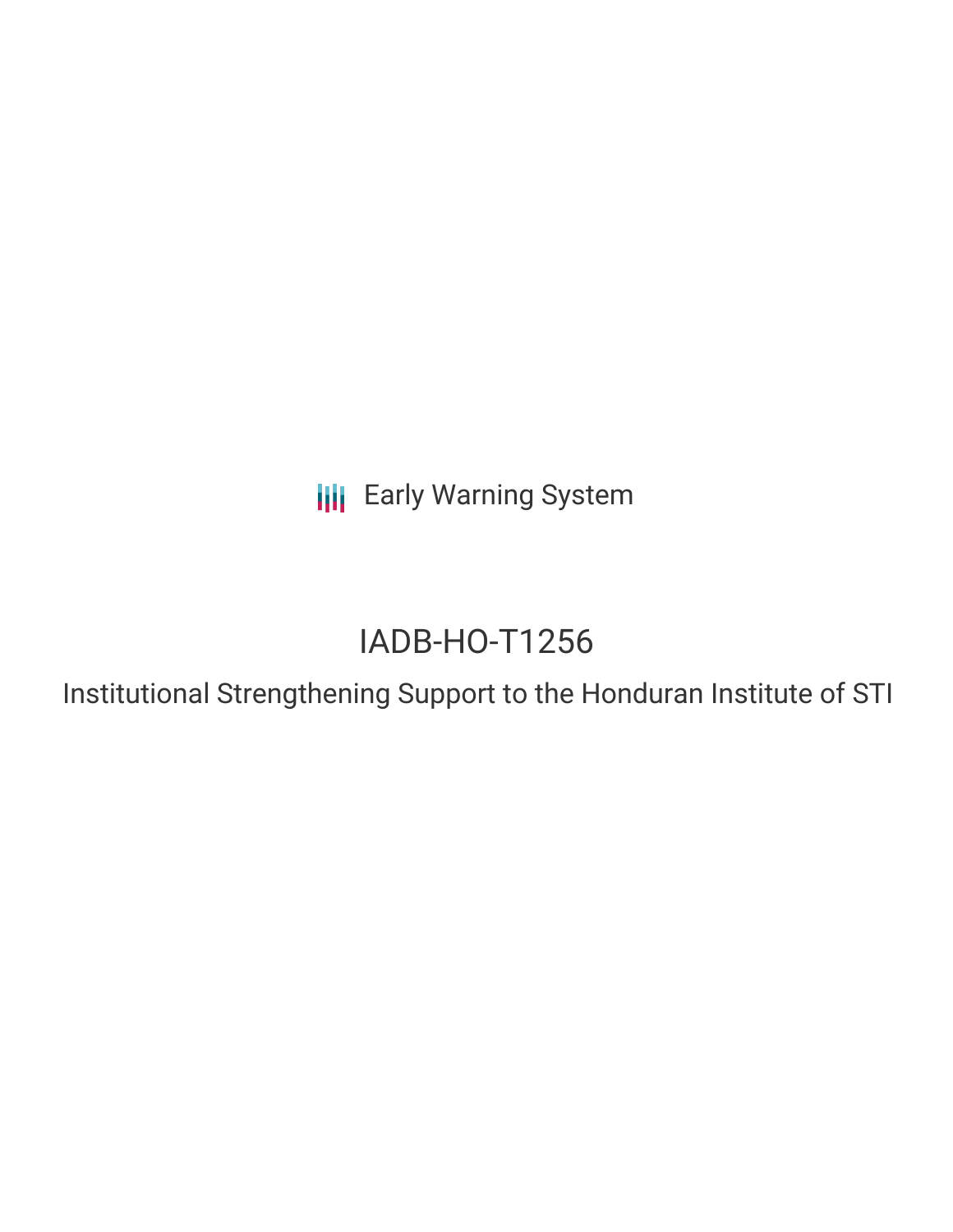

### **Quick Facts**

| <b>Countries</b>               | Honduras                               |
|--------------------------------|----------------------------------------|
| <b>Financial Institutions</b>  | Inter-American Development Bank (IADB) |
| <b>Status</b>                  | Proposed                               |
| <b>Bank Risk Rating</b>        |                                        |
| <b>Sectors</b>                 | Industry and Trade                     |
| <b>Investment Amount (USD)</b> | $$0.30$ million                        |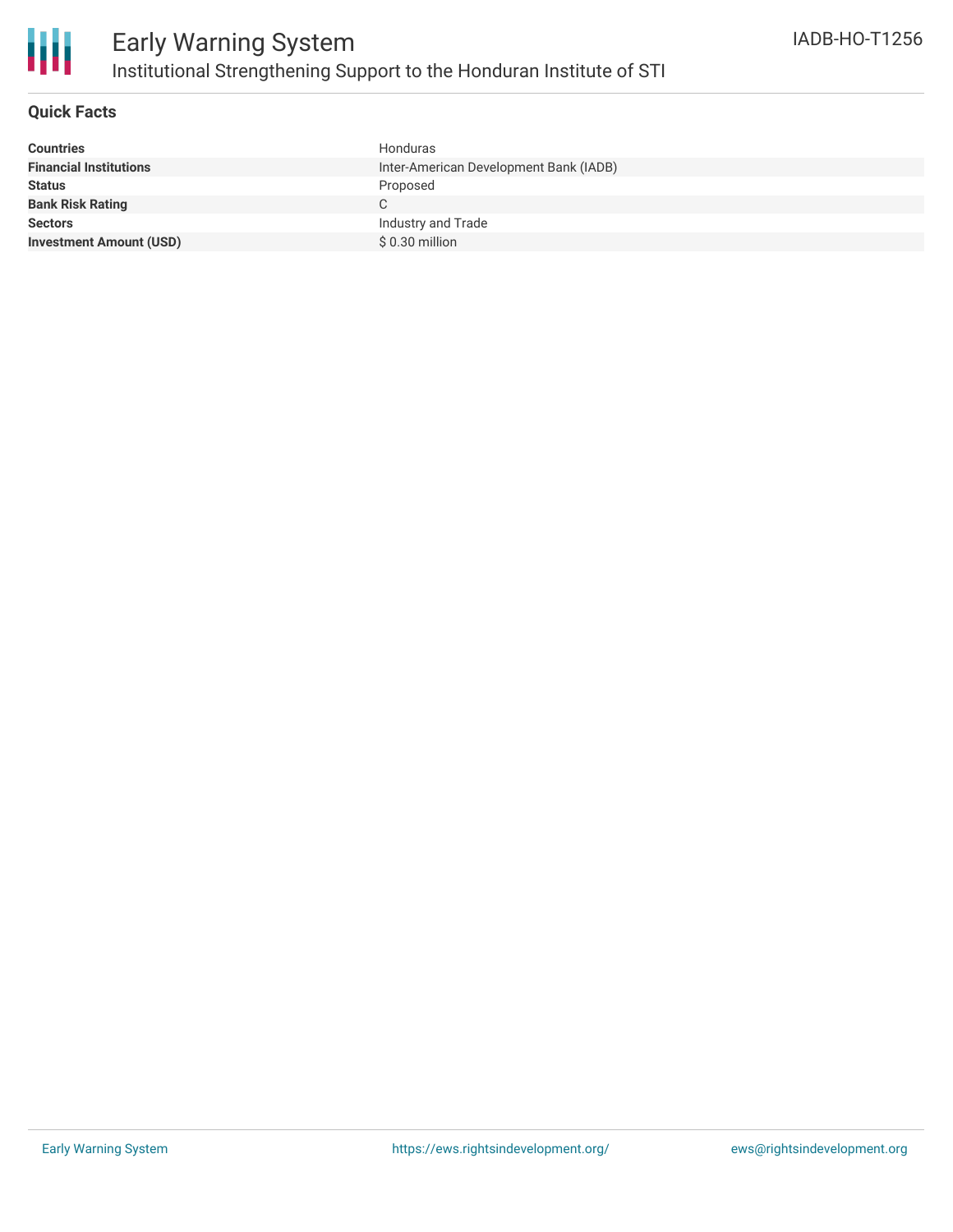

### **Project Description**

None provided at the time of disclosure.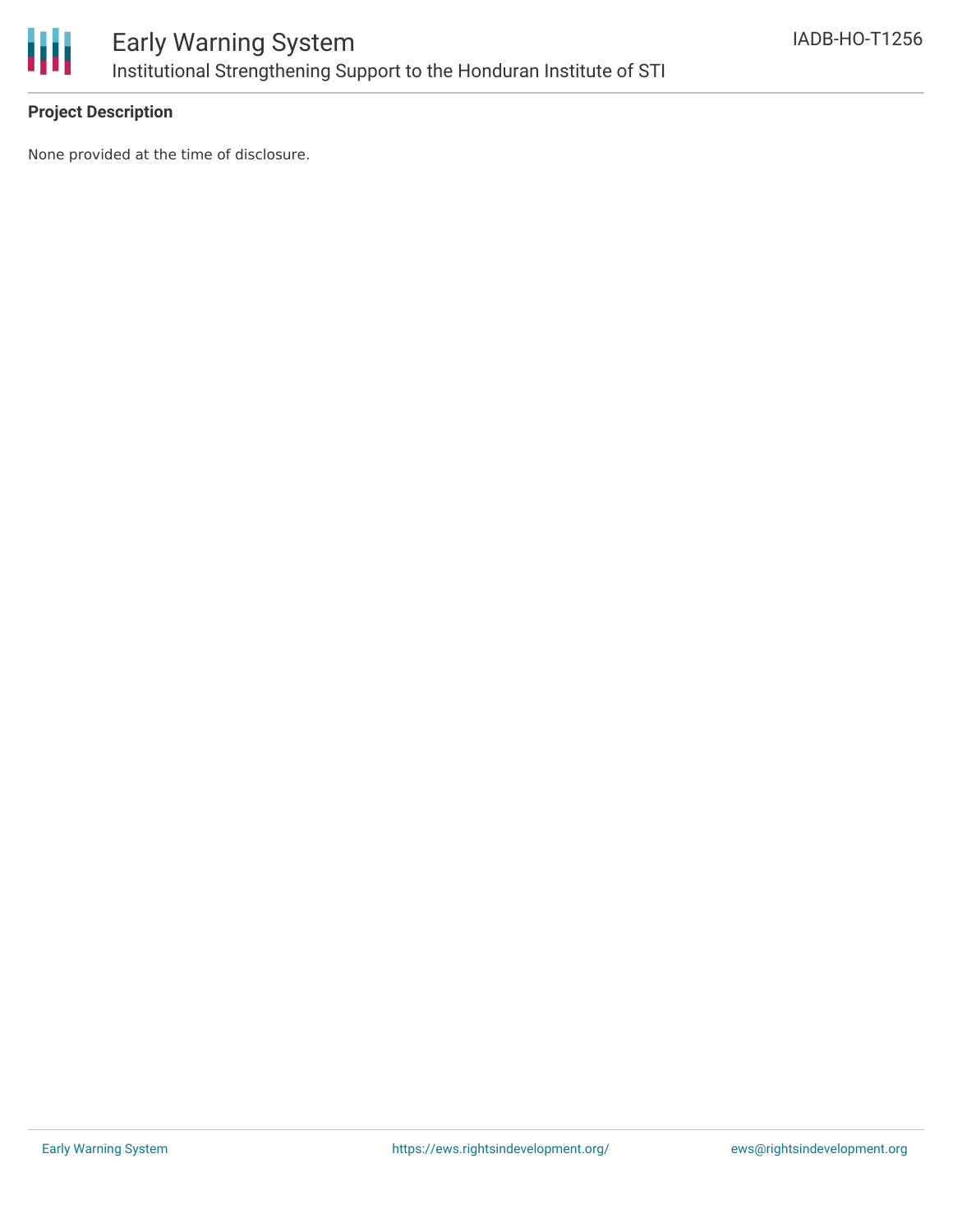

## Early Warning System Institutional Strengthening Support to the Honduran Institute of STI

### **Investment Description**

• Inter-American Development Bank (IADB)